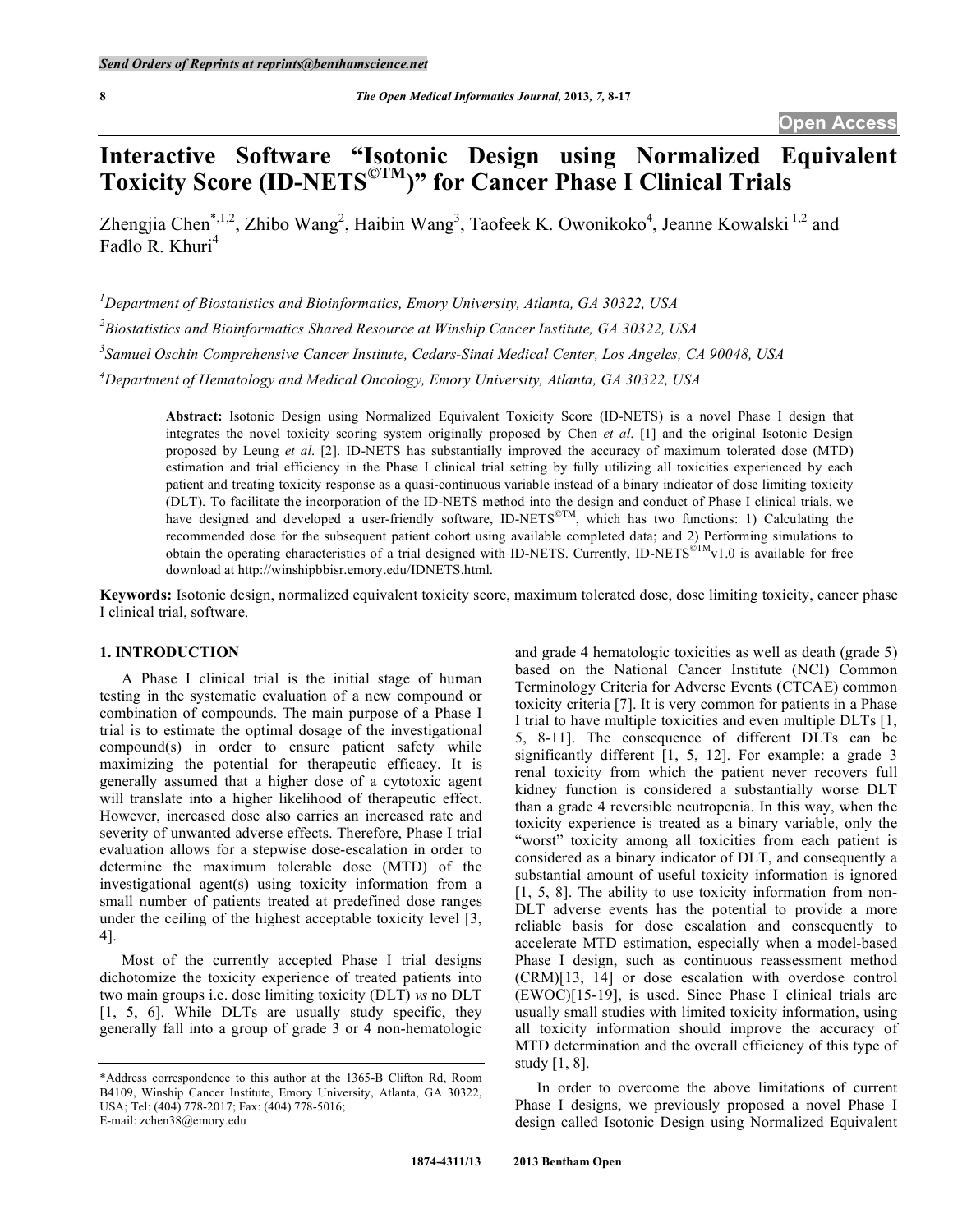Toxicity Score (ID-NETS) [1], which incorporates a novel scoring system into the original Isotonic Design proposed by Leung *et al*. [2]. ID-NETS has substantially improved the accuracy of MTD estimation and trial efficiency by fully utilizing all toxicities of each patient and treating toxicity response as a quasi-continuous variable instead of a binary indicator of DLT in a Phase I clinical trial [1]. The term "quasi-continuous variable" means a continuous variable with some discrete points because of a finite number of toxicities. The toxicity response is almost, but not exactly, continuous, so that we call it a quasi-continuous variable. In order to facilitate the design and conduct of Phase I clinical trials with ID-NETS, we have designed and developed a user-friendly software entitled ID-NETS<sup>©TM</sup>. The term "userfriendly" refers to software which provides readily interactive interface windows and menus to guide users through the operation. Users can easily use the software without advanced statistical knowledge or formal training. The software is implemented in Java programming language which can be executed on any operating system with Java Virtual Machine (JVM). The first version of ID-NETS<sup>©TM</sup> is available for download for free at the website http://winshipbbisr.emory.edu/IDNETS.html.

 In this paper, the methodology of ID-NETS will be briefly summarized. Greater detail can be found in the original publication [1]. The development of ID-NETS<sup>©TM</sup> software is introduced and the illustration of its usage is fully described with some examples.

#### **2. METHODOLOGY**

 There are 3 major methodological components to the development of ID-NETS: 1) calculation of normalized equivalent toxicity score (NETS), 2) redefinition of MTD, and 3) original isotonic design by Leung *et al.* [2]. We would like to summarize briefly each of these components below.

#### **2.1. Calculation of Normalized Equivalent Toxicity Score**

 The basic idea in the development of the NETS system is to use the existing and generally accepted criteria and function. First, the NCI toxicity grading system (grade 0 to 5) is used as a framework to rank the severity of toxicity response for each patient based on the worst toxicity of the patient. Second, a logistic function is used to calculate the contributing score of all additional toxicities besides the worst toxicity of the patient in the range of 0 to1 so that this number can fit into the gap between two consecutive grades of the worst toxicity. In this way, all toxicities experienced by the patient are taken into account in the severity measurement of toxicity response in terms of the equivalent toxicity score (ETS), while the rank of toxicity response is determined primarily by the grade of the worst toxicity of the patient. In order to allow flexibility for various scenarios with different possible worst toxicities, to mimic the probability of DLT, and to make the measurement of toxicity response severity more universal, the ETS is further standardized or normalized to be a continuous variable, NETS, in the range of 0 to 1. NETS can be viewed as a fractional event and can be used to replace the binary indicator of DLT (0 or 1) in many equations, such as: dose toxicity relationship model, likelihood function, etc. For a detailed description of the normalized equivalent toxicity

score (NETS) system, please refer to Section 2 of Chen's previous publication [1].

#### **2.2. Redefinition of Maximum Tolerated Dose**

 MTD is defined as the dose for which the NETS, *S*, is equal to a specified value,  $\theta$ , called the target normalized equivalent toxicity score (TNETS) by the equation below:

## $S\{NETS \mid Does = MTD\} = \theta$

 TNETS is an analog to target toxicity level (TTL) when using a binary DLT and is determined based on the Target Toxicity Profile (TTP) at MTD [1]. In a design using binary DLT, we typically target a certain probability, *p*, for DLT and the remaining probability (1-*p*) for non-DLT toxicities. Then we further define the exact toxicity profile among the DLT probability, *p*, by assuming a certain ratio for the probability of Grade 3 DLT and Grade 4 DLT, respectively. Similarly, we also define the exact toxicity profile among non-DLT toxicities by assuming certain ratios for the probability of each category of non-DLT toxicity as well as the probability of no toxicity at all [1]. Then, the TNETS is the sum of all the products of mid-range NETS and the probability of each category of toxicity. For more detail on the redefinition of the MTD and calculation of TNETS, please refer to Section 3 of Chen's previous publication [1] and Section 2.2 of Chen's another publication [8].

#### **2.3. Original Isotonic Design and Development of ID-NETS**

 Isotonic design is a semi-parametric Phase I clinical trial design which only assumes a monotonically non-decreasing dose toxicity relationship [2]. An isotonic regression (IR) is used to fit the accumulated data and the pooled adjacent violator algorithm (PAVA) [1, 2, 20] is employed to estimate pooled non-decreasing toxicity risks for increasing dose levels [20]. The recommended dose level for the incoming cohort is the dose level with pooled toxicity risk closest to the target toxicity level. Therefore, an MTD with flexible target toxicity level can be estimated by the isotonic design. Isotonic design is also robust as no parametric dose toxicity relationship model is adopted. ID-NETS was developed by using the original isotonic design as a framework and replacing the binary indicator of DLT and target toxicity level in terms of probability of DLT with the NETS score and TNETS, respectively. Therefore, ID-NETS not only retains the simplicity, flexibility, and robustness of the original isotonic design, but also obtains improved trial efficiency and MTD accuracy by fully utilizing all toxicities of patients.

#### **3. RESULTS**

 The current standard approach of treating toxicity response as a binary indicator of DLT can only use the most severe toxicity of each patient and dichotomize it into a binary variable. Consequently, a substantial amount of useful toxicity information is discarded, resulting in low trial efficiency. The novel scoring system used in ID-NETS offers a superior approach because it can fully utilize all toxicity events of all patients in the Phase I clinical trial, thereby increasing study power. In order to facilitate the application of ID-NETS design to the field of Phase I clinical trial, the development of corresponding statistical software is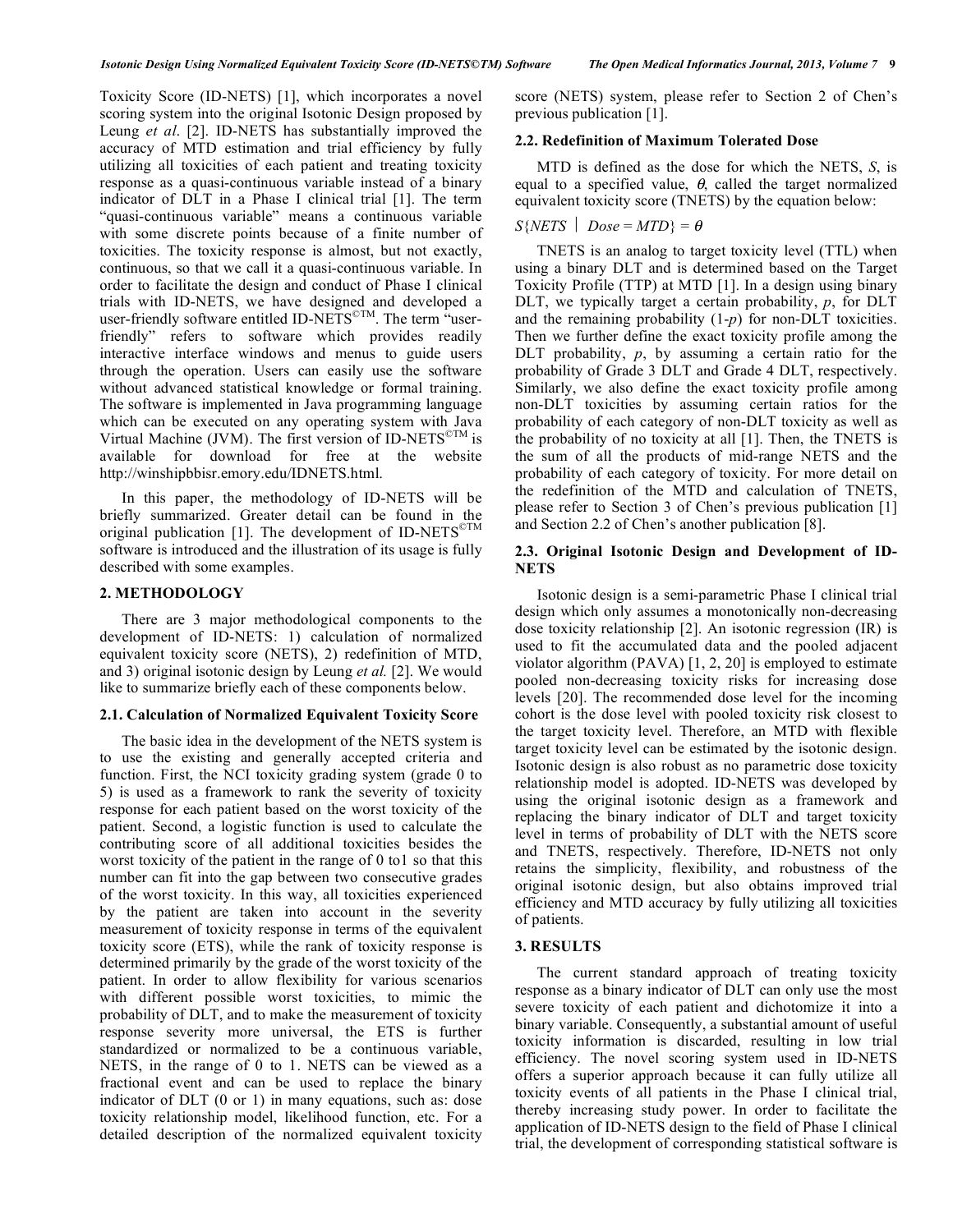

**Fig. (1).** Interface for selecting function.

indispensable. The ID-NETS<sup> $\textdegree$ TM</sup> software is designed and developed based on the algorithm described in Section 2 of this paper and in more detail in Section 2 of our previous publication [1]. ID-NETS<sup>©TM</sup> provides two functions: (1) Calculating the recommended next dose level from completed data; and (2) Performing simulations to obtain the operating characteristics of a trial designed with ID-NETS. After downloading the software from the link http://winshipbbisr.emory.edu/IDNETS.html, the user is able to extract the downloaded zip file by default Windows unzip software.

 This software can be executed by double clicking the ID-NETS 1.0.exe fileon any operating system with the support of JVM. When the program starts, a pop-up window will require users to select one of two functions as shown in Fig. (**1**). The first choice is for users who already have existing

data and want to calculate the next recommended dose level for the subsequent patient cohort. The second choice is for users to obtain the operating characteristics of a Phase I clinical trial designed with ID-NETS method during the study planning stage.

## **3.1. Calculation of the Recommended Next Dose Level from Existing Data**

 Fig. (**2**) shows the interface after selecting the first function to calculate the recommended next dose level from existing data. The first function called "Specification" has 4 parameters (Title, Percentage of DLT, Pre-defined total number of dose levels and Cohort size) to be set. Users can import a previously saved parameter file by clicking the "Import" button and importing the existing profile from the pop-up standard file upload window. Users can also save

|      |                     | Calculation Function $\mathbb{S}$<br>re                                              |
|------|---------------------|--------------------------------------------------------------------------------------|
| File | Windows Help        |                                                                                      |
|      |                     | <b>Isotonic Design using All Toxicities</b>                                          |
|      | Specification       |                                                                                      |
|      | Title:              | test                                                                                 |
|      |                     | 33 <sup>1</sup><br><b>Calculate TNETS</b><br>Percentage of the DLT:<br>$\frac{9}{6}$ |
|      |                     | Targeted Normalized Toxicity Score (TNETS):<br>0.476<br>$(0 - 1)$                    |
|      |                     | Pre-Defined Total Number of Dose Levels:<br>10<br>$(1 - 100)$                        |
|      | Cohort Size:        | 13<br>patients                                                                       |
|      | <b>Patient Data</b> |                                                                                      |
|      |                     | Click the "Edit" button to specify the input data<br>Edit                            |
|      |                     |                                                                                      |
|      | Result              |                                                                                      |
|      |                     |                                                                                      |
|      |                     | 17<br>Recommended Next Dose Level:                                                   |
|      |                     |                                                                                      |
|      |                     | Run<br>Clear<br>Import<br>Close<br>Save                                              |
|      |                     |                                                                                      |

**Fig. (2).** Interface for calculation of the recommended next dose level based on existing data.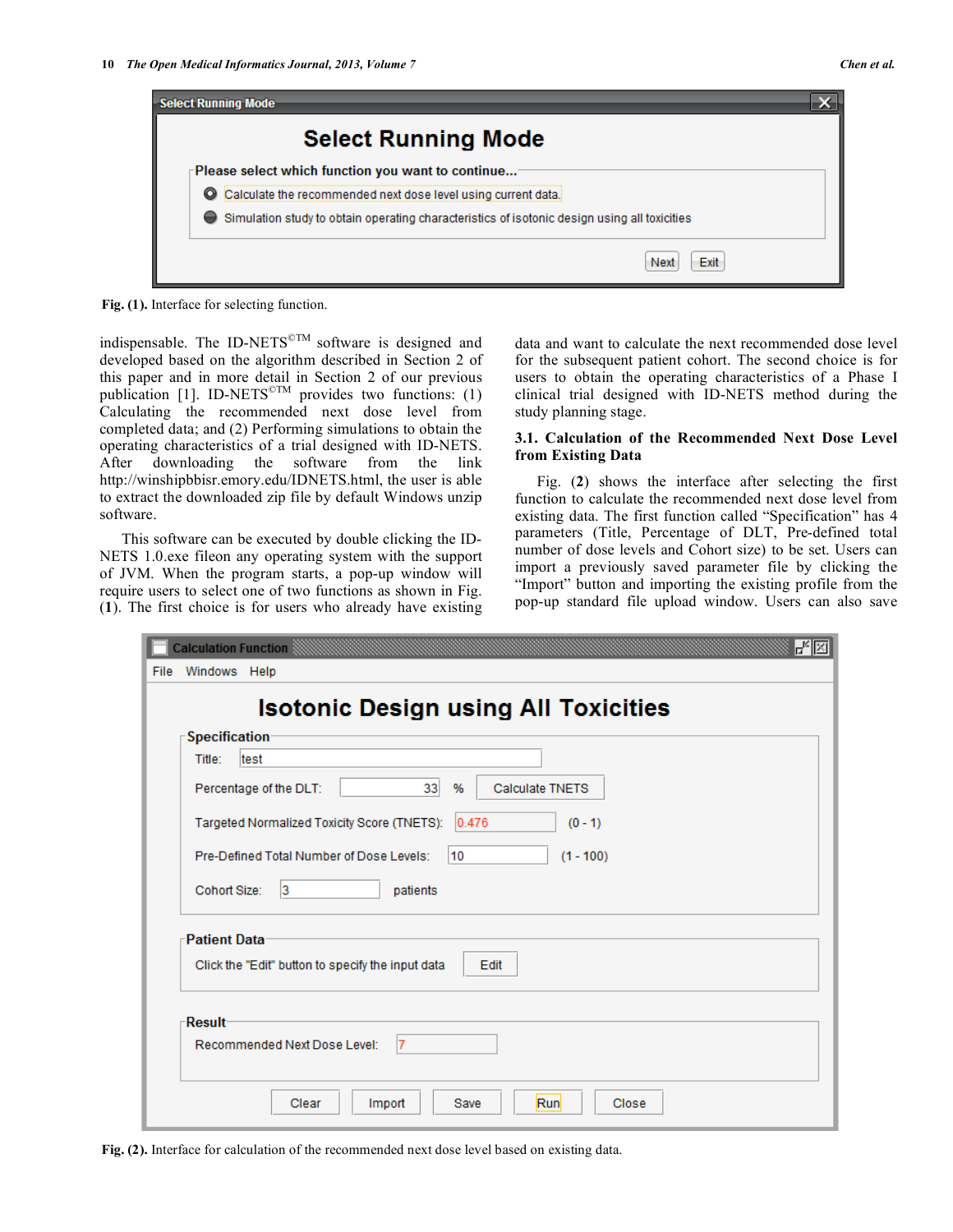their entered parameters by clicking the "Save" button at the bottom of the screen.

 **Title:** Users can name the title themselves or use the default name.

 **Percentage of DLT:** As we introduced in section 2, users need to define a target toxicity level in terms of the possibility of DLT (for example 33%). This can be converted to a TNETS by clicking the "Calculate TNETS" button. Then the "Targeted Normalized Equivalent Toxicity Score" field will be filled with a calculated value in the range between 0 and 1.

 **Pre-defined total number of dose levels:** Users need to define the total number of dose levels to be tested in the trial. The total number must be an integer that is greater than or equal to the number of dose levels in the completed data and in the range between 1 and 100.

 **Cohort size:** Users candefine the number of patients in the subsequent patient cohort.

 The completed patient data stored in Microsoft Excel format can be imported by clicking the "Edit" button in the middle of the interface. A sample window of imported data is shown in Fig. (**3**). At the top of the window, there are two variables. The  $\alpha$  value reflects the differences in the impact on ETS of the "worst" toxicity and other toxicities of the same patient. It is suggested as a fixed value (-2) for all tests. The value of parameter  $\beta$  represents the increasing "speed" of ETS through additional toxicity. The values 0.5, 0.25 and



**Fig. (3).** Interface for importing data into the program.

|                 |               |                         |                  | Alpha:                     | $-2.0$                                  |                            | Beta:                      | 0.25                     | $\blacktriangledown$     |                                  |                              |              |                                   |
|-----------------|---------------|-------------------------|------------------|----------------------------|-----------------------------------------|----------------------------|----------------------------|--------------------------|--------------------------|----------------------------------|------------------------------|--------------|-----------------------------------|
| Enroll<br>Order | Patient<br>ID | Dose<br>Level           | Dosage<br>(Unit) | <b>NODLT</b><br>Grade<br>1 | <b>NODLT</b><br>Grade<br>$\overline{2}$ | <b>NODLT</b><br>Grade<br>3 | <b>NODLT</b><br>Grade<br>4 | <b>DLT</b><br>Grade<br>3 | <b>DLT</b><br>Grade<br>4 | <b>DLT</b><br>Grade 5<br>(death) | Maximum<br>Adjusted<br>Grade | <b>ETS</b>   | <b>NETS</b>                       |
| 1               | 74823         |                         | 200              | 3                          | $\overline{2}$                          | $\mathbf{0}$               | $\mathbf{0}$               | $\mathbf{0}$             | $\mathbf{0}$             | $\mathbf{0}$                     | 1                            | 0.148        | $0.025$ $\sim$                    |
| $\overline{2}$  | 79631         |                         | 500              | $\mathbf{0}$               | $\mathbf{0}$                            | 0                          | $\mathbf{0}$               | $\mathbf{0}$             | 0                        | 0                                | 0                            | 0            |                                   |
| 3               | 81562         |                         | 300              | $\overline{2}$             |                                         | $\mathbf{0}$               | $\mathbf{0}$               | $\mathbf{0}$             | $\mathbf{0}$             | 0                                |                              | 0.1          | 0.017                             |
| 4               | 83068         |                         | 1,000            | 4                          |                                         | 0                          | $\mathbf{0}$               | 0                        | $\mathbf{0}$             | 0                                | 4                            | 0.1          | 0.017                             |
| 5               | 86441         | $\overline{2}$          | 2,000            | 1                          | $\mathbf{0}$                            | $\mathbf{0}$               | $\mathbf{0}$               | $\mathbf{0}$             | $\mathbf 0$              | 0                                | 0                            | 0            | 0                                 |
| 6               | 86625         | $\overline{2}$          | 200              | $\overline{0}$             | 0                                       | $\mathbf{0}$               | $\overline{0}$             | $\mathbf{0}$             | $\mathbf{0}$             | 0                                | 0                            | $\mathbf{0}$ | 0                                 |
| 7               | 86861         | $\overline{2}$          | 400              | 2                          | $\mathbf{0}$                            | $\mathbf{0}$               | $\overline{0}$             | $\mathbf{0}$             | 0                        | 0                                | 0                            | 0            | 0                                 |
| 8               | 87167         | $\overline{2}$          | 400              | $\overline{2}$             | $\mathbf{0}$                            | 0                          | $\mathbf{0}$               | $\mathbf{0}$             | $\mathbf{0}$             | 0                                | 0                            | $\mathbf{0}$ | 0                                 |
| 9               | 600668        | 3                       | 500              | 5                          | 3                                       | 0                          | 0                          | 0                        | 0                        | 0                                | 4                            | 0.182        | 0.03                              |
| 10              | 601169        | 3                       | 500              | 1                          |                                         | $\mathbf{0}$               | $\mathbf{0}$               | 0                        | $\mathbf{0}$             | 0                                |                              | 0.1          | 0.017                             |
| 11              | 601307        | $\overline{3}$          | 600              | 1                          | $\mathbf{0}$                            | $\mathbf{0}$               | $\mathbf{0}$               | $\mathbf{0}$             | $\mathbf{0}$             | 0                                | 0                            | 0            |                                   |
| 12              | 700073        | $\overline{\mathbf{3}}$ | 600              | 0                          | $\mathbf{0}$                            | 0                          | $\overline{0}$             | $\mathbf{0}$             | 0                        | 0                                | 0                            | 0            | 0                                 |
| 13              | 702795        | Δ                       | 700              | $\mathbf{0}$               | $\mathbf{0}$                            | $\mathbf{0}$               | $\mathbf{0}$               | $\mathbf{0}$             | $\mathbf{0}$             |                                  | 7                            | 6            | 4                                 |
| 14              | 703732        |                         | 700              | 1                          | $\mathbf{0}$                            | 0                          | 0                          | 0                        | 0                        | 0                                | 0                            | 0            | 0                                 |
| 15              | 705476        |                         | 700              | 1                          | 5                                       | $\overline{a}$             | 0                          |                          | $\mathbf{0}$             | 0                                | 5                            | 4.206        | 0.701<br>$\overline{\phantom{a}}$ |
|                 | Save          |                         | OK               | Cancel                     | <b>Back</b>                             |                            |                            |                          |                          |                                  |                              |              |                                   |

**Fig. (4).** Data showing ETS and NETS for each patient.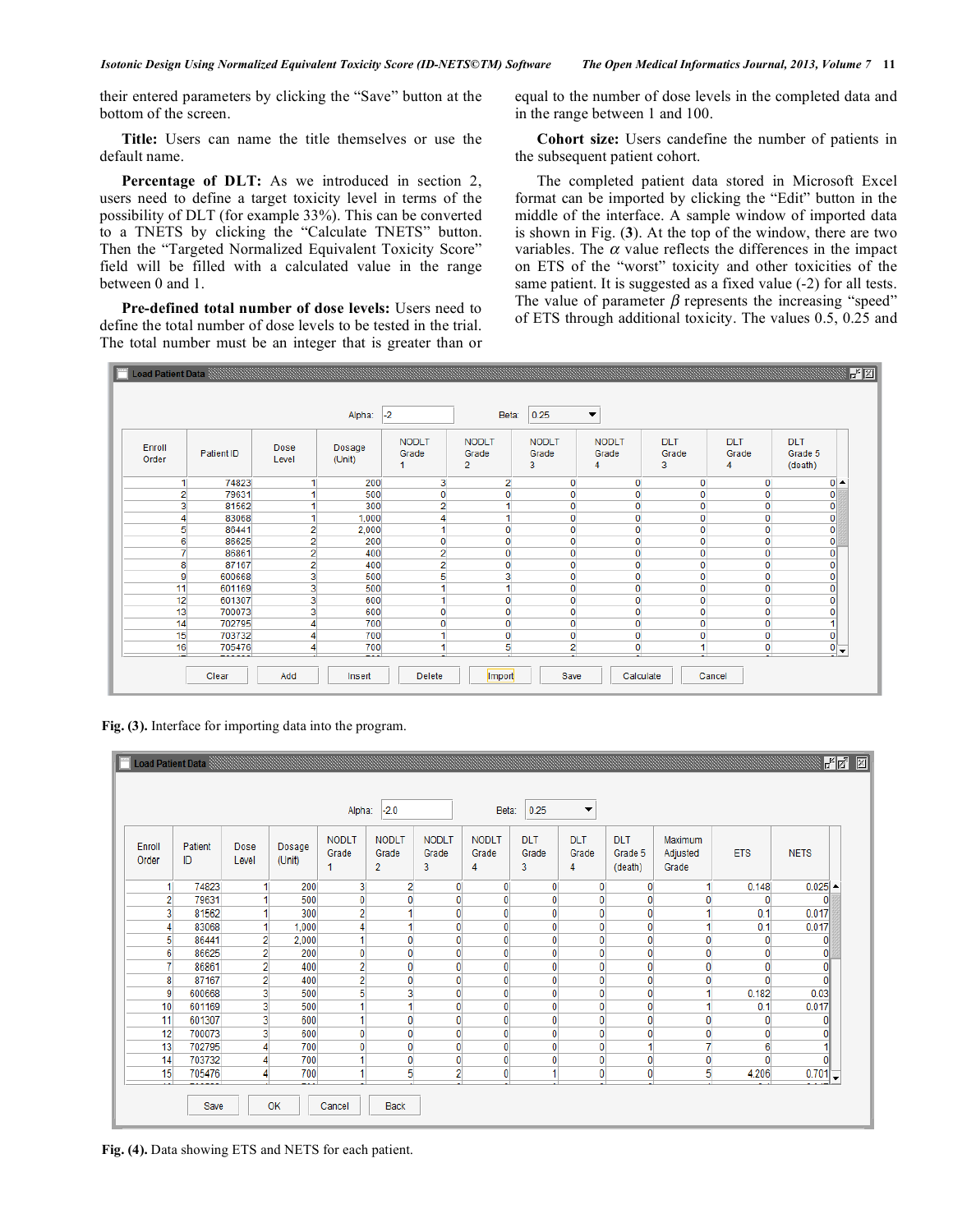0.1, which are appropriate values of  $\beta$  according to real clinical trial data, can be chosen from the menu.

 This stage provides two methods to import the user's data: use data saved in Excel files by clicking the "Import" button at the bottom of the window or input data by observation using the buttons ("Add", "Insert" and "Delete"). When the data are ready to use, the user can click the "Calculate" button to calculate the NETS for each patient. Fig. (**4**) shows the NETS for each observation. If users want to modify the data, they can click the "Back" button to go back to the last step. Clicking the "Ok" button will finish editing data and move to the next step of calculating the next dose level for the subsequent patient cohort.

 The program will start running after clicking the "Run" button. Figs. (**5**, **6**) show the results of the calculation. In Fig. (**5**), the information from the last patient has been highlighted in red. The second column is the total number of

| Dose<br>Level | <b>Total Number</b><br>of Patients | <b>Pooled Estimate</b><br>of ANETS | <b>Recommended Next</b><br>Dose Level |  |  |
|---------------|------------------------------------|------------------------------------|---------------------------------------|--|--|
| 1             | 4                                  | 0.113                              |                                       |  |  |
| 2             | 4                                  | 0.113                              |                                       |  |  |
| 3             | 4                                  | 0.113                              |                                       |  |  |
| 4             | 6                                  | 0.113                              |                                       |  |  |
| 5             | 4                                  | 0.113                              |                                       |  |  |
| 6             | 6                                  | 0.113                              | 7                                     |  |  |
| 7             | 6                                  | 0.212                              |                                       |  |  |
| 8             | 5                                  | 0.293                              |                                       |  |  |
| 9             | $\overline{2}$                     | 0.696                              |                                       |  |  |
| 10            | 0                                  | N/A                                |                                       |  |  |

**Fig. (5).** Summary of the calculation results based on completed data.



**Fig. (6).** Study flow chart.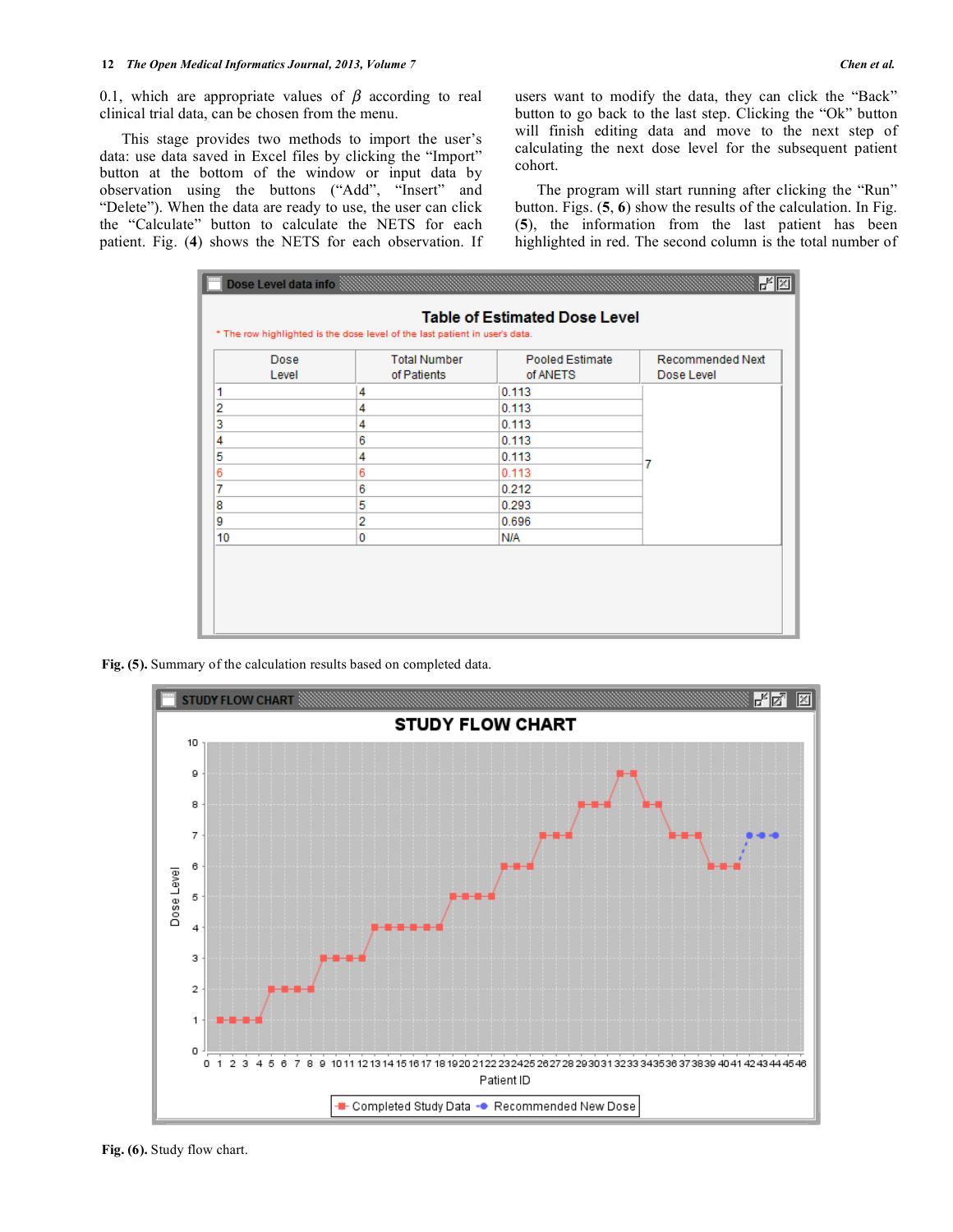patients for each dose level. The third column is the pooled estimated of ANETS of each dose level. Fig. (**6**) is a study flow chart showing all patient cohorts with their treated dose levels and orders. Red points represent patients treated with specific dose levels in the existing data. Blue points show the next patient cohort which will be treated at the recommended dose level.

### **3.2. Conducting a Simulation Study to Obtain Operating Characteristics of a Trial Designed with ID-NETS**

 By checking the second option in Fig. (**1**), the software will conduct a simulation study to obtain the operating characteristics of a trial designed with ID-NETS which fully utilizes all toxicity formation as shown in Fig. (**7**). Besides the parameters introduced in the calculation function, users also need to set the replicate number of simulations and number of cohorts in each simulated trial.

 **Simulation times:** This parameter is the total number of simulation replicates.

 **Number of cohorts:**This parameter is the maximum number of patient cohorts enrolled in the simulation study before it stops.

 Additionally, to reduce the number of patient cohorts and shorten study length, users may pre-stop the simulation study if consecutive patient cohorts have been treated at the same dose level for a specified number of times, such as 3 or 4 etc. After clicking the "Specify" button, users can define the percentage of DLT in the pop-up window as shown in Fig. (**8**). As an example, we assume that the probabilities of DLT are 8%, 24%, 33%, 44%, 56%, and 76% for the 6 predefined

dose levels from dose level 1 to 6 in a trial, respectively. The corresponding NETS can be calculated by clicking the "Calculate" button at the bottom of the window as shown in Fig. (**9**). Next, users can start the simulation by pressing the "Simulate" button. Figs. (**10-12**) show the simulation results using the parameters above. Fig. (**10**) summarizes all simulation results including dose levels, the probability of DLT and corresponding NETS of each dose level, target probability of DLT and corresponding TNETS, average sample size, the probability of each dose level recommended as the MTD, and the patient distribution over all dose levels. Fig. (**11**) shows graphically the probability of each dose level recommended as the MTD and Fig. (**12**) shows graphically the patient distribution over all dose levels in the entire simulation study.

#### **3.3. Evaluation and Validation of the Software**

 The system features of our software have been tested by many users who have no advanced statistical knowledge or formal statistical training, such as surgeons, clinicians, researchers, etc. Users can download the ID-NETS<sup>©TM</sup> software from the website, install it on their local computer, run the software and obtain their desired results within 30 minutes without any help. After 30 days of trial, we asked the users to complete a survey to provide feedback regarding the software and we further improved the usability of the software based on their comments. The survey results show that most users are satisfied with the performance and usability of software.

To validate the system, results from the ID-NETS<sup>©TM</sup> software under various scenarios and conditions have been

| r. e<br><b>Simulation Function</b>                                                                                  |  |  |  |  |  |  |  |  |
|---------------------------------------------------------------------------------------------------------------------|--|--|--|--|--|--|--|--|
| Windows Help<br>File                                                                                                |  |  |  |  |  |  |  |  |
| <b>Simulation Study to Obtain Operating Characteristics</b><br>of Isotonic Design using All Toxicities              |  |  |  |  |  |  |  |  |
| <b>Specification</b>                                                                                                |  |  |  |  |  |  |  |  |
| <b>TEST</b><br>Titile:                                                                                              |  |  |  |  |  |  |  |  |
| Target Percentage Of DLT: 33<br>%<br>Calculate NETS<br>Target Nomalized Equivalent Toxicity Score(TNETS):<br> 0.476 |  |  |  |  |  |  |  |  |
| $\overline{6}$<br>Predefined Dose Level:<br>Simulation Times:<br>1000<br>$(1 - 100)$                                |  |  |  |  |  |  |  |  |
| Cohort Size:<br>13<br>Number of Cohorts:<br>20                                                                      |  |  |  |  |  |  |  |  |
| Pre-stop<br>Allow pre-stopping of the trial, if consecutive cohorts are treated at the same dose level.<br>$3 -$    |  |  |  |  |  |  |  |  |
| Edit<br>button, to specify the true percentage DLT of each dose level.<br><b>Click</b><br>Specify                   |  |  |  |  |  |  |  |  |
| Simulate<br>Clear<br>Import<br>Save<br>Cancel                                                                       |  |  |  |  |  |  |  |  |

**Fig. (7).** User interface of simulation functions to obtain operating characteristics of a trial designed with ID-NETS.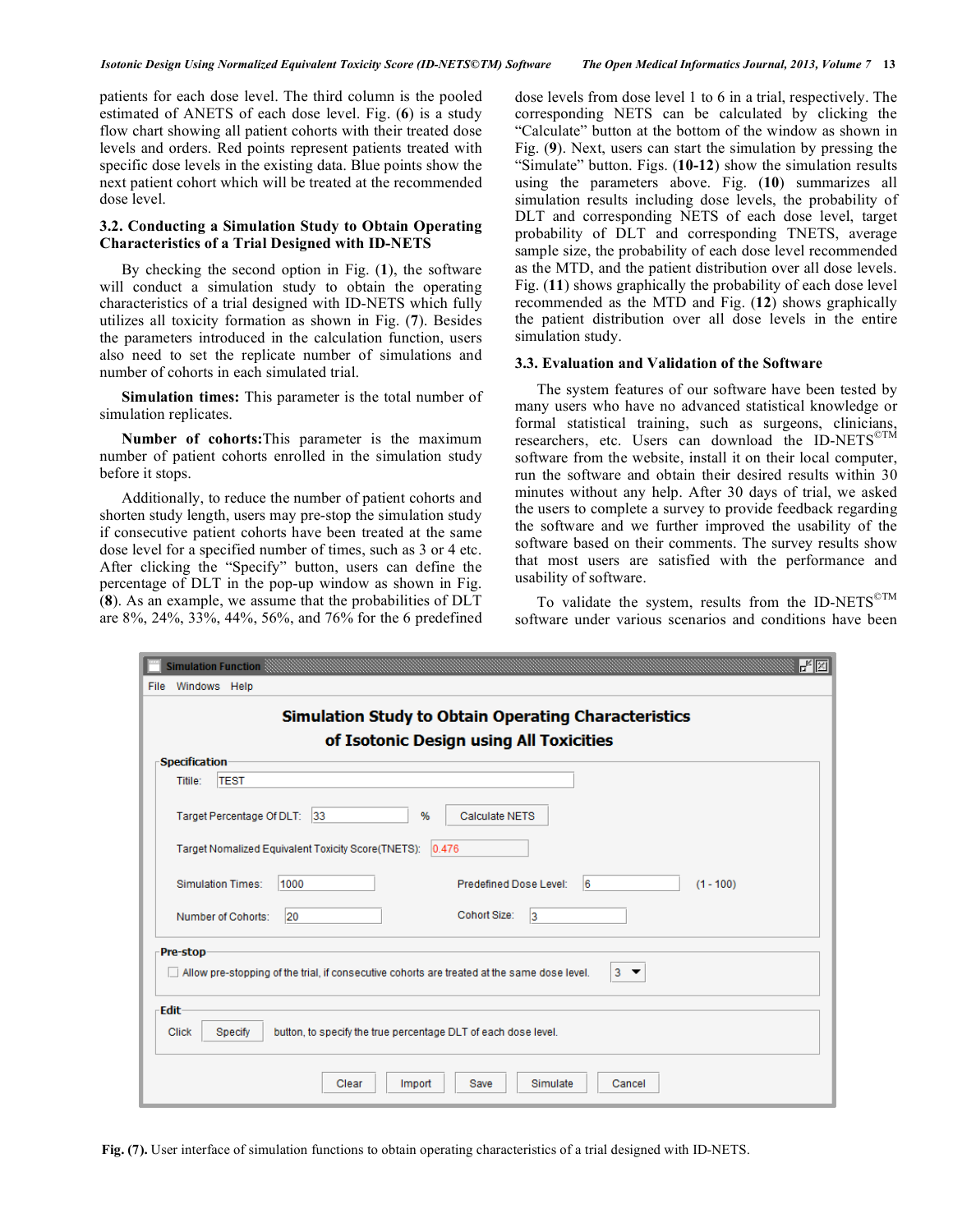## 超习 Load Percentage of dose level Dose Level Percentage of DLT (%) **NETS** 1 8  $\overline{2}$ 24 3 33  $\overline{4}$ 44  $\overline{5}$ 56 76 Import Save Calculate Cancel **Back**

Fig. (8). Table to set the probability of DLT for each dose level.

| Load Percentage of dose level |                                     | $r^2$ $\boxtimes$ |
|-------------------------------|-------------------------------------|-------------------|
| Dose Level                    | Percentage of DLT (%)               | <b>NETS</b>       |
| 1                             | 8                                   | 0.352             |
| 2                             | 24                                  | 0.432             |
| 3                             | 33                                  | 0.476             |
| 4                             | 44                                  | 0.531             |
| 5                             | 56                                  | 0.591             |
| $6 \overline{6}$              | 76                                  | 0.69              |
|                               |                                     |                   |
| Import                        | Calculate<br>Save<br>Back<br>Cancel |                   |

**Fig. (9).** Probability of DLT and corresponding NETS at each dose level.

compared with parallel results under the same scenarios and conditions from the standard and generally accepted advanced software, SAS. The comparisons demonstrate that the results from ID-NETS©TM software are valid. The desirable functions and features of the software are to provide user friendly interface windows and menus to guide users through and obtain results within one minute. So far, many clinicians who have used our software are satisfied with the efficiency and usability of the software.

#### **4. DISCUSSION**

 A user friendly interactive interface is very important for the wide utilization of advanced methods among general scientists and physicians who have noprofessional statistical background. For example, some software, such as EWOC v2.0 [21], which was developed with Fortran or other computer languages, such as C++, etc., have no or poor interfaces to guide users so that their utilization has been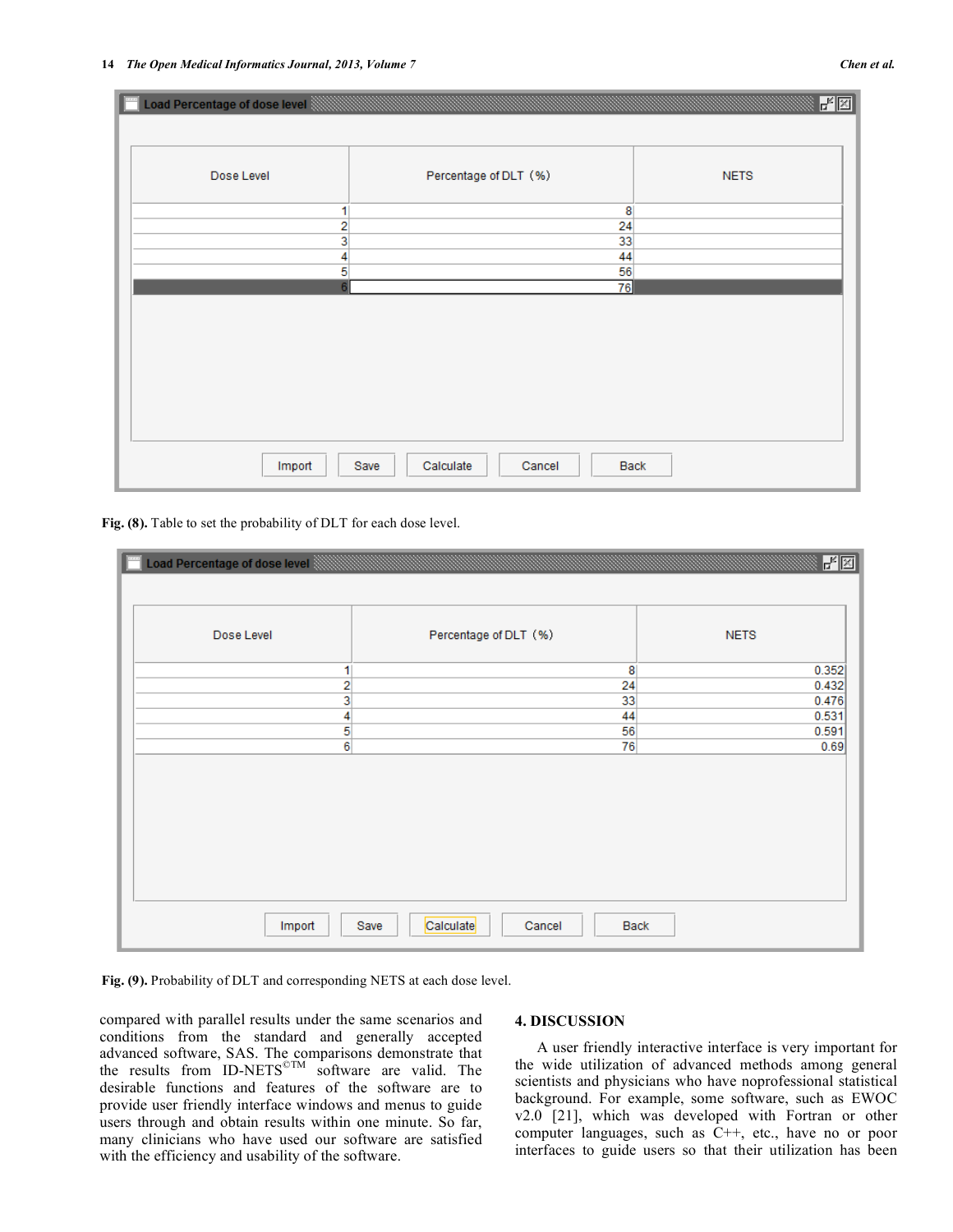| Dose Level data info<br>國國          |                      |             |                                |              |                        |                      |                           |  |  |
|-------------------------------------|----------------------|-------------|--------------------------------|--------------|------------------------|----------------------|---------------------------|--|--|
| <b>Summary of Simulation Result</b> |                      |             |                                |              |                        |                      |                           |  |  |
| Dose<br>Level                       | Percentage<br>of DLT | <b>NETS</b> | Target<br>Percentage<br>of DLT | <b>TNETS</b> | average<br>sample size | Percentage<br>of MTD | Percentage<br>of patients |  |  |
| 1                                   | 8%                   | 0.352       |                                | 0.476        | 60                     | 9.6%                 | 16.0%                     |  |  |
| 2                                   | 24%                  | 0.432       |                                |              |                        | 27.4%                | 28.0%                     |  |  |
| 3                                   | 33%                  | 0.476       |                                |              |                        | 35.2%                | 30.0%                     |  |  |
| 4                                   | 44%                  | 0.531       | 33%                            |              |                        | 22.4%                | 18.0%                     |  |  |
| 5                                   | 56%                  | 0.591       |                                |              |                        | 5.3%                 | 5.0%                      |  |  |
| 6                                   | 76%                  | 0.69        |                                |              |                        | 0.1%                 | 0.0%                      |  |  |
|                                     |                      |             |                                |              |                        |                      |                           |  |  |

## **Fig. (10).** Summary of the simulation results.



**Fig. (11).** Probability of each dose level recommended as MTD.

substantially limited. To overcome these barriers, our ID-NETS<sup>©TM</sup> software is developed with Java which is very powerful and flexible in developing user friendly interactive interfaces. In particular, applications developed in Java can run on any operating system with JVM. Consequently, our ID-NETS<sup>©TM</sup> software provides many easy selection menus and better multiple interactive interface windows which guide general users without advanced statistics knowledge step by step through the whole procedure. There are also

some other advantages of our ID-NETS<sup>©TM</sup> software. The software is very fast in computation and it generates readily interpretable outputs including concise summary tables and clear graphs, which can be easily saved. In order to expose more potential users around the world to ID-NETS design and to facilitate its application in their cancer Phase I clinical trials, we are planning to design and implement a web-based version of ID-NETS software to support online usage and concurrent computing.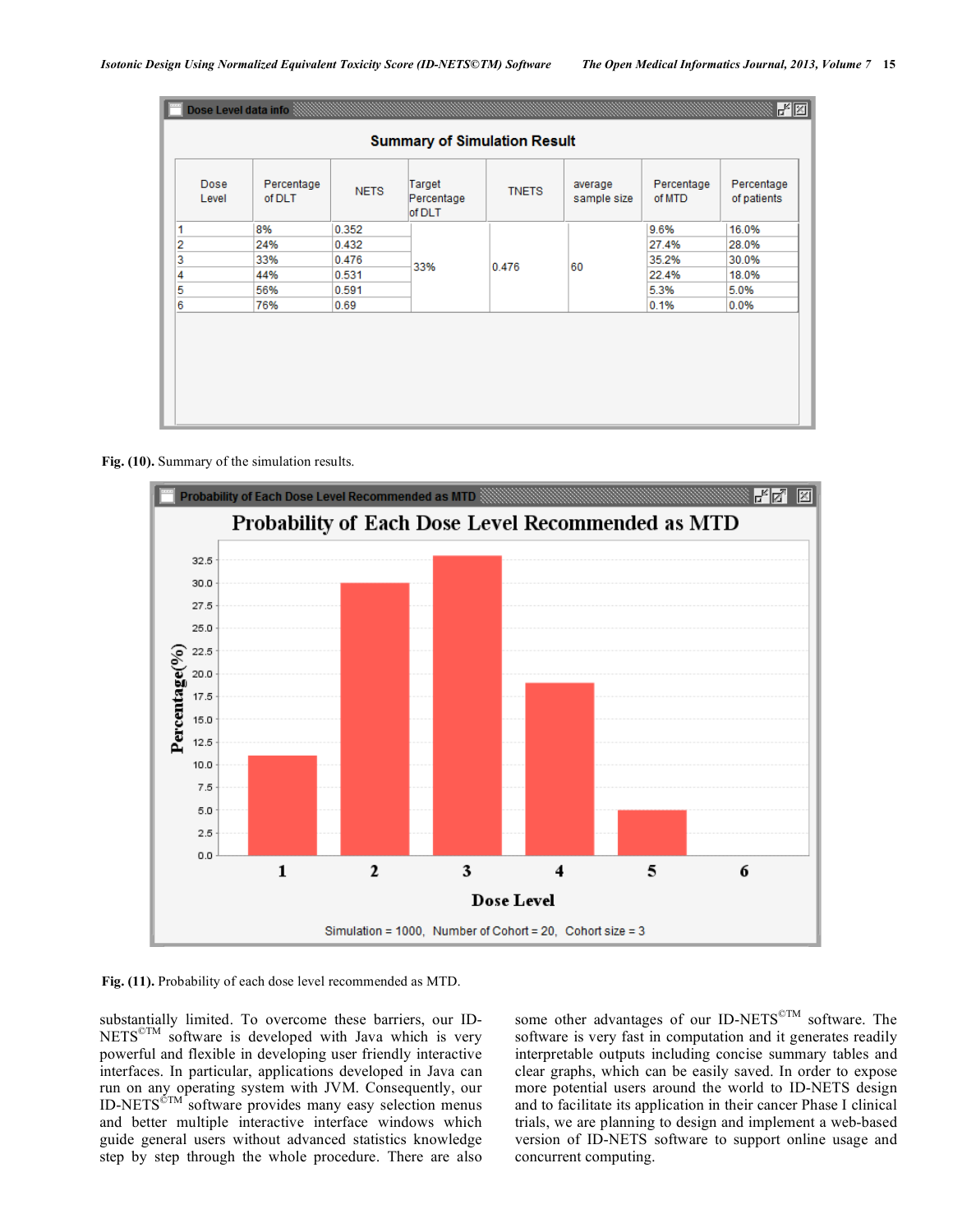

**Fig. (12).** Proportion of patients treated at each dose level.

#### **5. CONCLUSION**

 In this paper, we first review the importance of Phase I clinical trials and the common cancer Phase I clinical trial designs, especially ID-NETS. Then the major methodologies of ID-NETS are briefly summarized. The development of the statistical software ID-NETS<sup>©TM</sup> and the procedures involved in using the software are described in detail. The pros and cons of the ID-NETS©TM software are further fully discussed.

 In summary, ID-NETS is a leading cancer Phase I clinical trial design which was developed by integration of the NETS system and Isotonic Design. ID-NETS design uses isotonic regression and a novel toxicity scoring system to design dose escalation schemes for cancer Phase I clinical trials. Therefore, ID-NETS design not only retains the simplicity and robustness of the original Isotonic Design, but also achieves improved MTD accuracy and enhanced trial efficiency in term of study sample size, cost, and length of trial by treating toxicity response as a quasi-continuous variable and fully utilizing all toxicity information from all patients. Our ID-NETS<sup> $\text{CTM}$ </sup> is a user friendly software with adequate performance and utility for application of ID-NETS design. The user-friendly ID-NETS<sup>©TM</sup> V1.0 Help Menu can also guide users through the download, installation, operation, and interpretation of output data so that the ID-NETS©TM software can be easily operated by clinicians without advanced statistical knowledge or formal training. At present, the ID-NETS<sup>©TM</sup>V1.0 software is available for free download from our website and can greatly facilitate the application of ID-NETS design to the practice of Phase I clinical trials.

 We will continue to improve our software to provide greater functionality and better services, and accordingly, any feedback regarding the use of ID-NETS<sup>©TM</sup> V1.0 will be greatly welcomed, evaluated, and implemented in the next version of ID-NETS©TM.

#### **CONFLICT OF INTEREST**

 The authors confirm that this article content has no conflict of interest.

#### **ACKNOWLEDGEMENTS**

 Supported in part by NIH/NCI Grants No. 1 P01 CA116676 (Z.C. and F.K.), 5 P50 CA128613 (Z.C., F.K. and J.K.).The authors thank Dr. Anthea Hammond for her critical reading and editing of the manuscript.

### **REFERENCES**

- [1] Chen Z, Krailo MD, Azen SP, Tighiouart M. A novel toxicity scoring system treating toxicity response as a quasi-continuous variable in Phase I clinical trials. Contemp Clin Trials 2010, 31(5): 473-82.
- [2] Leung DH, Wang Y: Isotonic designs for phase I trials. Control Clin Trials 2001, 22(2): 126-38.
- [3] Rosenberger WF, Haines LM. Competing designs for phase I clinical trials: a review. Stat Med 2002; 21(18): 2757-70.
- [4] Potter DM. Phase I studies of chemotherapeutic agents in cancer patients: a review of the designs. J Biopharm Stat 2006; 16(5): 579- 604.
- [5] Yuan Z, Chappell R, Bailey H. The continual reassessment method for multiple toxicity grades: a Bayesian quasi-likelihood approach. Biometrics 2007; 63(1): 173-9.
- [6] Chen Z, Krailo MD, Sun J, Azen SP. Range and trend of expected toxicity level (ETL) in standard  $A + B$  designs: a report from the Children's Oncology Group. Contemp Clin Trials 2009; 30(2): 123- 8.
- [7] National Cancer Institute. Common Toxicity Criteria for Adverse Events v3.0 (CTCAE); 2003 Available at http://ctep.cancer.gov/ reporting/ctc.html
- [8] Chen Z, Tighiouart M, Kowalski J. Dose escalation with overdose control using a quasi-continuous toxicity score in cancer Phase I clinical trials. Contemp Clin Trials 2012; 33(5): 949-58.
- [9] Bekele B, Thall P. Dose-finding based on multiple ordinal toxicities in Phase I oncology Trials. In: Chevret S, Sussex W, Eds. Statistical Methods for Dose-Finding Experiments. Chichester, UK: Wiley 2006; pp. 243-58.
- [10] Bekele BN, Thall P. Dose-finding based on multiple toxicities in a soft tissue sarcoma trial. J Am Stat Assoc 2004; 99: 26-35.